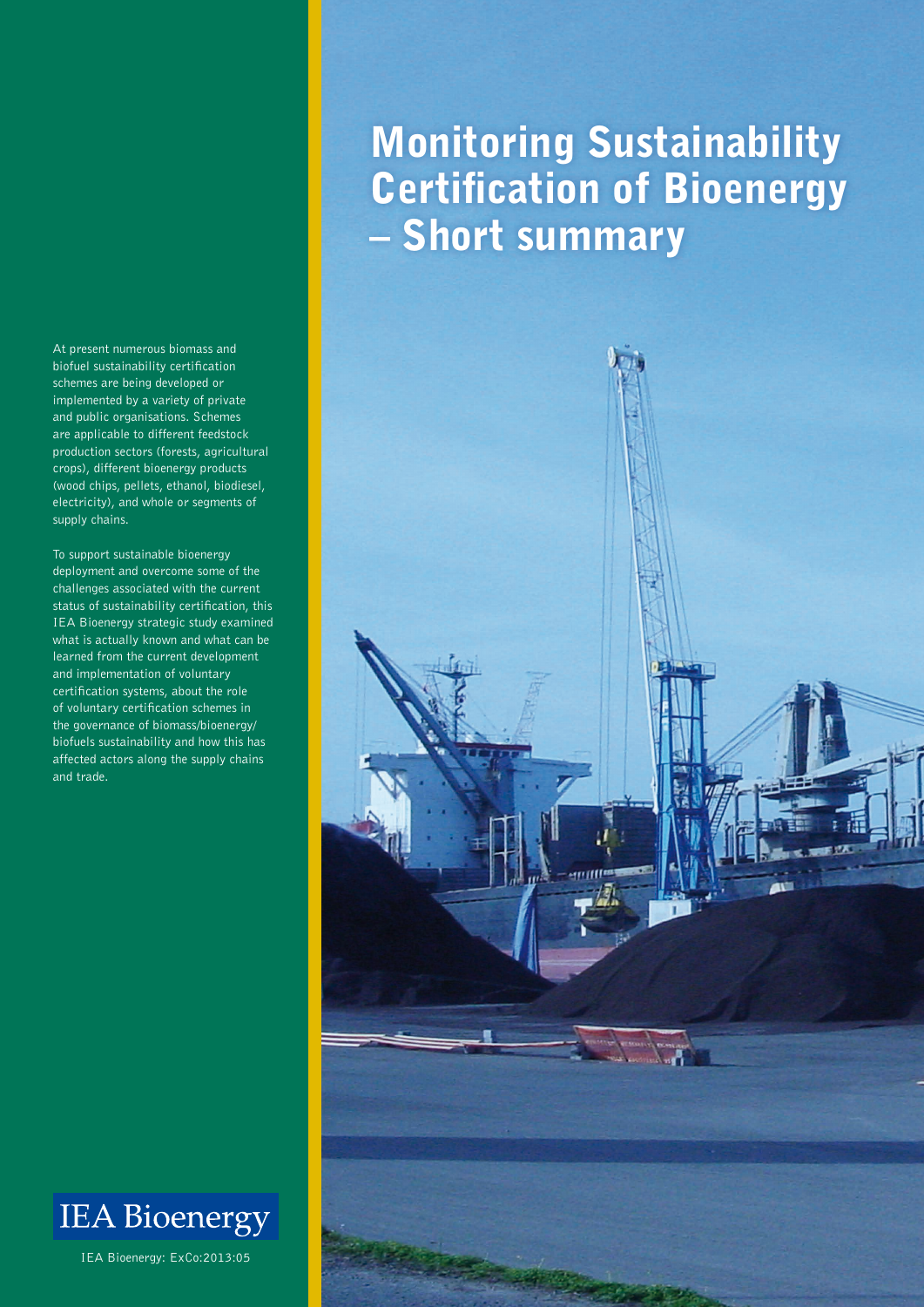## Monitoring Sustainability Certification of Bioenergy – Short summary

### Strategic Inter-Task study, commissioned by IEA Bioenergy

Carried out in cooperation between IEA Bioenergy Task 40, Task 43 and Task 38 June, 2013

Luc Pelkmans<sup>1</sup>, Liesbet Goovaerts<sup>1</sup>, Inge Stupak<sup>2</sup>, C.T. (Tat) Smith<sup>3</sup>, Chun Sheng Goh<sup>4</sup>, Martin Junginger<sup>4</sup>, Helena Chum<sup>5</sup>, Alison Goss Eng<sup>6</sup>, Annette Cowie<sup>7</sup>, Oskar Englund<sup>8</sup>, Jamie Joudrey<sup>3</sup>, Lena Dahlman<sup>9</sup>

#### INTRODUCTION

At present numerous biomass and biofuel sustainability certification schemes are being developed or implemented by a variety of private and public organisations. Schemes are applicable to different feedstock production sectors (forests, agricultural crops), different bioenergy products (wood chips, pellets, ethanol, biodiesel, electricity), and whole or segments of supply chains. There are multiple challenges associated with the current status of sustainability certification, i.e. the proliferation of schemes has led to  $-$  to name a few – confusion among actors involved, fear of market distortion and trade barriers, an increase of commodity costs, questions on the adequacy of systems in place and uncertainty over how to develop systems that are effective and yet cost-efficient.

#### INTER-TASK STUDY

To support sustainable bioenergy deployment and overcome some of the challenges mentioned above, this IEA Bioenergy strategic study examined what is actually known and what can be learned from the current development and implementation of voluntary certification systems, about the role of voluntary certification schemes in the governance of biomass/bioenergy/biofuels sustainability and how this has affected actors along the supply chains and trade.

The study was organised in 3 main tasks, leading to findings and recommendations, described in the report "Recommendations for improvement of sustainability certified markets".

- The first task examined the various approaches of selected sustainability schemes for agriculture, forestry, biomass, biofuels and bioenergy and how these schemes work, or are intended to work, in practice; what type of tracking procedures are in place (Chain of Custody standards), and how they ensure sustainability (according to the specific standard setting and assessment procedures). This task reviewed similarities and differences among systems to develop an understanding of the benefits and opportunities of different approaches.
- In the second task, a survey was conducted to explore the views and opinions of all types of actors involved in bioenergy production and trade – from biomass producers, processors, suppliers, and traders to certification bodies, auditors, regulators and energy producing end-users. It focussed on stakeholders' views on the required mix of governance mechanisms, how these stakeholders are affected by sustainability governance and what options are suggested to improve the effectiveness and efficiency of governance and certification systems for sustainable bioenergy deployment. About 200 responses were received and analysed.
- In the third task, two case studies were investigated to analyse the potential impact of sustainability certification on bioenergy trade flows and markets, i.e. the trade flows of liquid biofuels and wood pellets in the Netherlands and the UK, as forerunners in the development and implementation of sustainability certification and large scale trade of the selected commodities.

- 6 US Department of Energy, USA
- 7 University of New England, Australia
- 8 Chalmers University of Technology, Sweden
- 9 Swedish Bioenergy Association, Sweden

<sup>1</sup> VITO, Belgium

<sup>2</sup> University of Copenhagen, Denmark

<sup>3</sup> University of Toronto, Canada

<sup>4</sup> Utrecht University, the Netherlands

<sup>5</sup> National Renewable Energy Laboratory, USA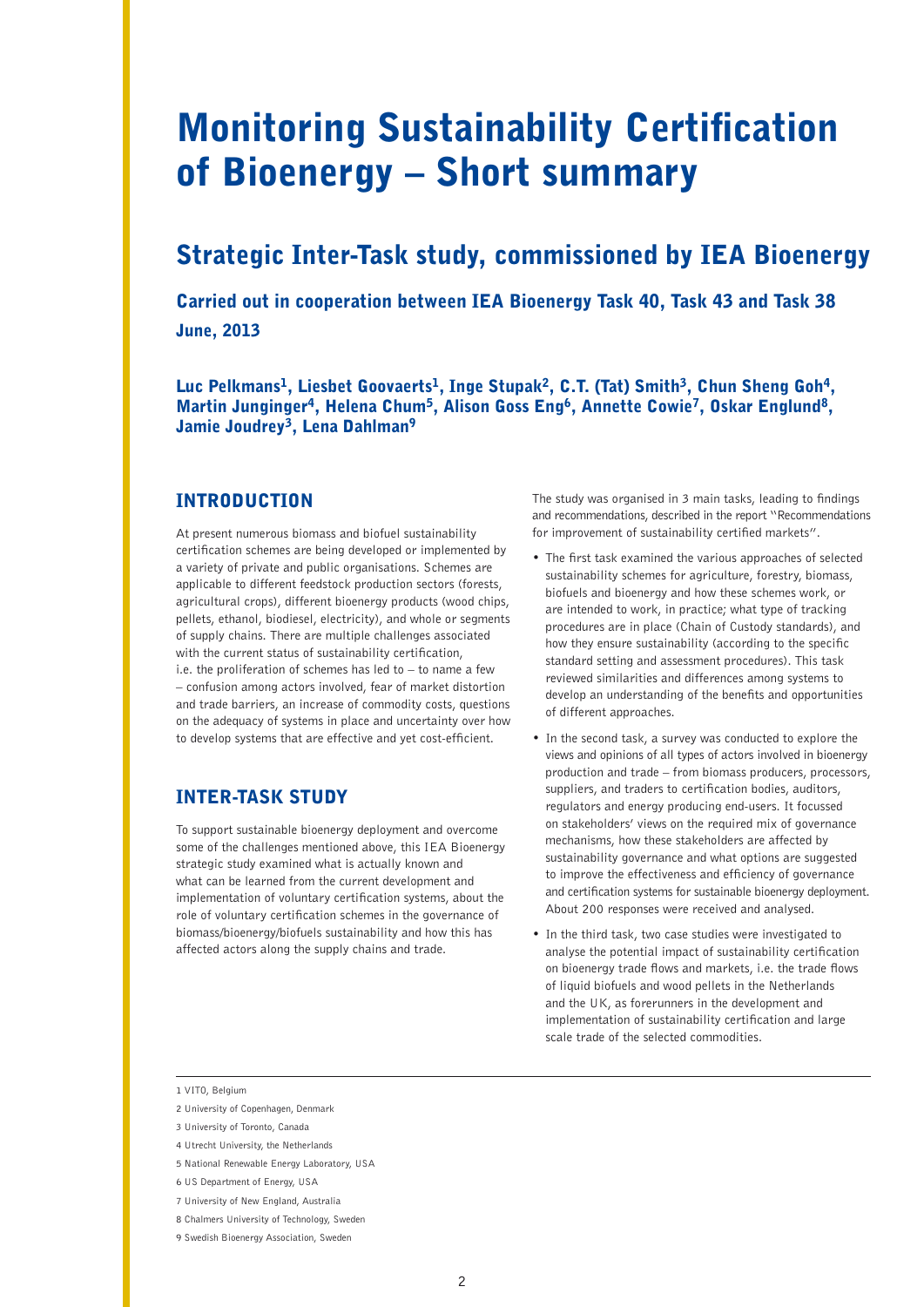#### MAIN FINDINGS AND **RECOMMENDATIONS**

With the myriad of international and national regulations, initiatives and agreements related to sustainable biomass, biofuel and bioenergy, it is difficult for the industry and other stakeholders to see the best solutions to suit their sustainability goals. Certification has been deemed to be necessary and valuable, leading to the emergence of a number of schemes over the last decade and the acceptance of voluntary schemes to assess compliance with legislation, e.g. the EU Renewable Energy Directive (RED) approach.

The following bullet points summarise the main issues related to the implementation of sustainability certification and propose recommendations to address these issues.

- 1. Policies and regulations: Policies should take into account how markets operate and evolve (e.g. investment decisions, role of smallholders, technological development). Further deployment of sustainable bioenergy needs clear, transparent and stable policy pathways with clear implementation procedures, including the way changes are contemplated to take into account new insights. Changes should be implemented through a transparent step-by-step approach. Development of an international framework of (minimum) standards could generate greater coherence between the various emerging country/regional and industry-specific policies and requirements.
- 2. Voluntary schemes and regulations can be complementary tools. Certification can serve as an onthe-ground tool for implementing higher level legislative sustainability requirements. It can be adapted faster than legislation and may serve to explore how continuous improvement of sustainability performance could be achieved, based on science-based developments and management practices. However, legislated requirements in response to internationally agreed standards are needed to encourage further sustainable market deployment.
- 3. Certification schemes can serve as alternative tools for ensuring the sustainability of biomass from regions where policies and governance structures are weak. Risk evaluation systems could be used to determine the need for certification in addition to the legislative systems.
- 4. The main drivers for companies to seek certification are to comply with legislated requirements and maintain or gain market access. On the other hand there are still various barriers for some actors to become certified due to administrative complexity and costs.
- 5. Companies can use guidance to select a scheme that fits with the company's strategy, structure and market position. The credibility of a scheme is a key selection criterion for companies considering joining. Compliance with codes of good practice being developed by the International Social and Environmental Accreditation and Labelling Alliance (ISEAL) and similar organisations could be used as a guiding principle.
- 6. The proliferation of schemes has led to competition among schemes in the market. This may bring further improvements in efficiency and effectiveness, but different approaches and requirements may also lead to confusion in the market place. There may be a tendency for the use of the least demanding system, or even 'green washing'. With regard to the ease of implementing a scheme, a good balance is needed between comprehensiveness and the economic and administrative accessibility of schemes.
- 7. Systems should converge up to a level that ensures consistency and transparency, without losing relevance at local levels. Unilateral and mutual recognition are important instruments. While convergence to achieve consistency is desirable, it is also desirable to maintain incentives for superior performance, e.g. by classifying systems according to the level of their sustainability and enforcement standards.
- 8. A cross-sector approach covering harmonised global sustainability principles and certification systems would be a benefit to uniform application and implementation of sustainability criteria and avoid leakage. Criteria for sustainable production of biomass should be developed for and applied to all uses of biomass (food, feed, fibre, fuel).
- 9. To ensure legitimacy and increased trust, certification schemes should be developed in a multi-stakeholder approach, where communication and transparency are key.
- 10. Certification can be costly, in particular for small players. Solutions need to be sought to reduce the administrative and economic burden, improve the cost-efficiency of the process and obtain a fair distribution of costs along the supply chain.
- 11. To the extent that developing countries wish to enter international markets with sustainability requirements, they should be given time and support to enable them to improve enforcement of existing sustainability requirements and, if needed, develop these to match requirements of international markets.

A strategy towards a more harmonised global approach is considered as the best solution to secure sustainable biomass/ biofuels production and trade, and avoid indirect effects (e.g. iLUC). Some actions are being taken in that direction (e.g. mutual recognition of some schemes, harmonisation efforts like ISO and CEN on standardisation and GBEP on outreach, identification, and dissemination of best practices for developing countries), but it is obvious that there is still a long way to go. Consistency and transparency are key. We should strive not to add bureaucracy, but implement certification schemes in such a way that it fosters sustainable production and achieves real world improvements. It is equally important to engage all stakeholders across sectors and geography with the purpose of finding common ground where possible and increasing trust among them. IEA Bioenergy can provide a platform for discussions, guidance, independent views and analysis to improve the effectiveness of certification systems to benefit sustainable bioenergy deployment locally and globally.